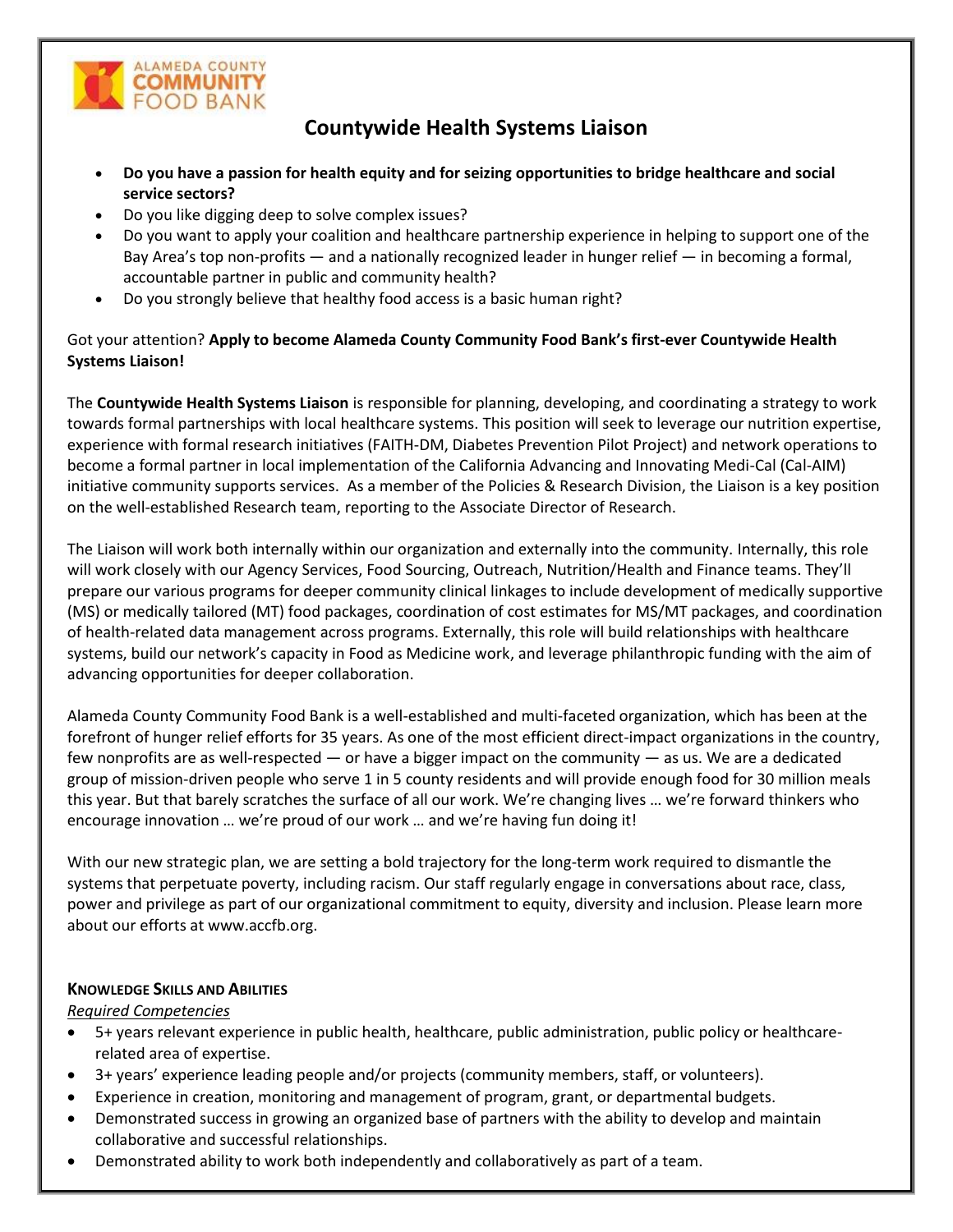- Exercise sound judgment within broadly defined practices and procedures to create and select appropriate strategies, making and carrying out effective decisions.
- Strong project management skills with a keen attention to detail to make sure things don't slip through the cracks and deadlines are consistently met.
- Ability to self-reflect and evaluate your own practice as well as our collective work; adept at seeking, implementing, and offering feedback.
- Strong training and facilitation skills, as well as excellent organizational skills.
- Strong computer skills, including proficiency with MS Office Suite (Word, Excel, Outlook, and PowerPoint).
- Knowledge and interest in nutrition, diet-related chronic illness prevention and management.
- Demonstrated professional commitment to racial, economic and gender equity and justice in policy and practice.

# *Preferred Qualifications*

- Bachelor's Degree in public health, healthcare, public administration, public policy or healthcare-related area of expertise.
- Master's or equivalent level degree preferred.
- Experience working in a managed care organization or with Medicare/Medicaid directly. Knowledge of eligibility, billing and workflows a plus.
- Government contracting and procurement processes.
- Nutrition and/or chronic disease prevention expertise.
- Experience in a nonprofit environment with a variety of stakeholders and deeply rooted community values.
- Possess CA Driver's License and personal transportation.

# **PERSONAL ATTRIBUTES AND VALUES**

- Passion, enthusiasm, focus, and creativity around Alameda County Community Food Bank's vision, mission and values of community, leadership, and transparency.
- Strong organizational, interpersonal and customer service skills.
- Self-starter and go-getter that loves a collaborative work environment.
- Clear and effective communicator.
- Impeccable integrity and honesty.
- Willingness to have difficult conversations, including giving and receiving feedback.
- Ability to work and communicate both independently and in a collaborative setting with people of diverse backgrounds/circumstances.

# **PHYSICAL REQUIREMENTS**

This role will be onboarded and start remotely but in the long-term, is designated for onsite work in a shared office environment. Physical activities necessary in the performance of this job includes ability to sit at a computer workstation for up to five hours at a time, ability to move throughout the 118,000-ft<sup>2</sup>. food bank facility in performance of duties, and ability to bend, lift and carry up to 35 lbs. on occasion. Also, ability to visit community settings, ability to conduct site visits, including walking bending, stopping, and squatting. Ability to communicate in clear speaking voice in person and over the phone. Ability to operate computer equipment. Ability to access transportation to travel to local events and meetings with external parties. Occasional overnight travel.

*(\*\* ACCFB is committed to complying with all laws that protect qualified individuals with disabilities. The company offers an interactive process for reasonable accommodation requests based on any known physical or mental disability. \*\*)*

# **BENEFITS AND COMPENSATION**

This is a full-time, exempt position working Monday through Friday, 8:30 a.m. to 5:00 p.m. (7.5 hour workday; 1 hour unpaid lunch). The non-negotiable starting salary for this position is \$85,600 annually. We offer an outstanding benefit package including:

• Medical: ACCFB pays 100% for employees and 93% for dependents for our Kaiser HMO. Buy-up options to Blue Shield Platinum or Gold PPO plans are available.